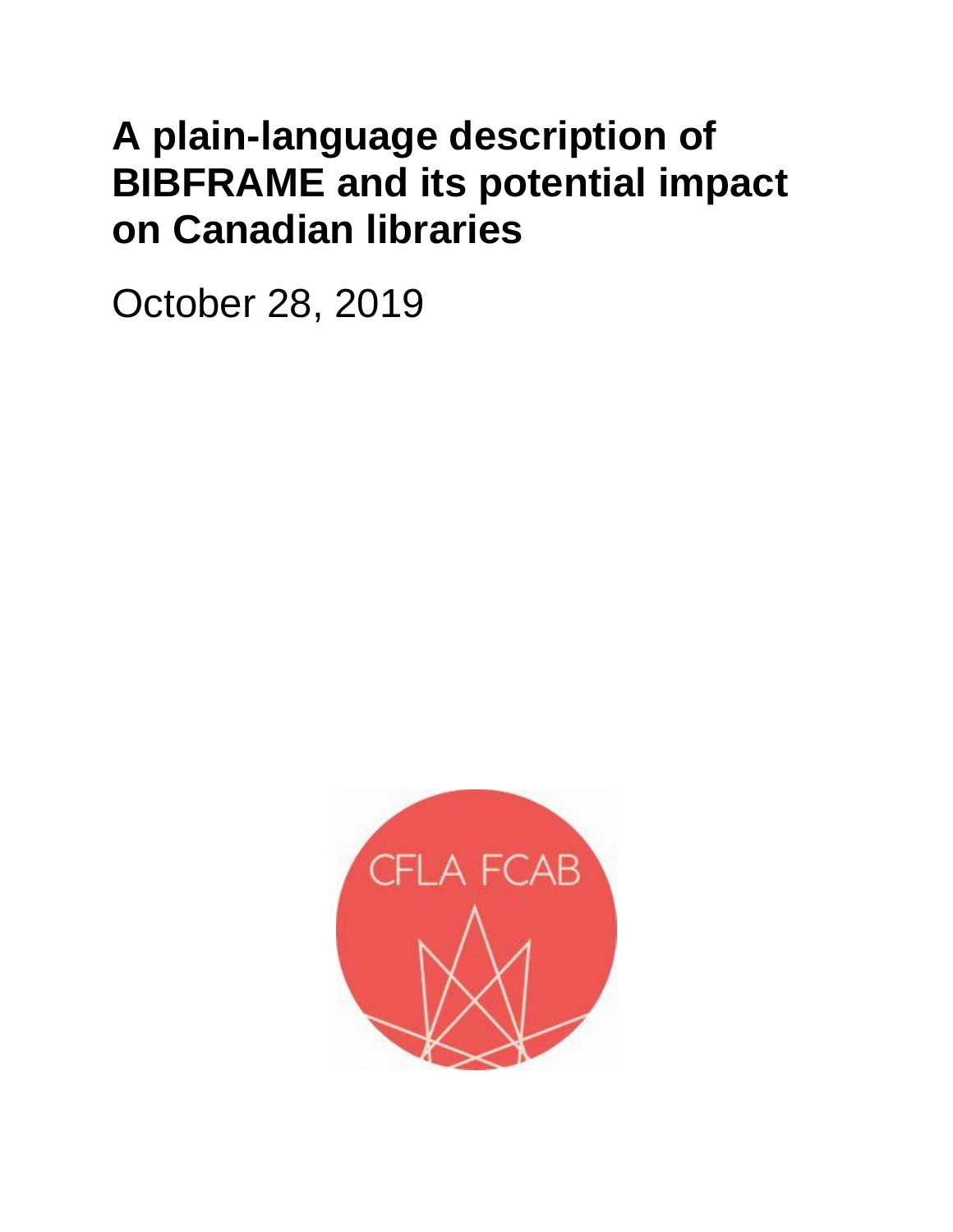## Canadian BIBFRAME Readiness Task Force

To help Canadian libraries prepare for the shift to BIBFRAME, the CFLA-FCAB Cataloguing and [Metadata Standards Committee](http://cfla-fcab.ca/en/about/committees/cms-committee/) / le [Comité sur les normes relatives au catalogage et aux](http://cfla-fcab.ca/fr/apropos/comites/comite_csm/)  [métadonnées](http://cfla-fcab.ca/fr/apropos/comites/comite_csm/) (CMSC/CNSM) is partnering with FMD [\(Fédération des milieux documentaires\)](https://fmdoc.org/) and Library and Archives Canada to strike the [Canadian BIBFRAME Readiness Task Force.](http://cfla-fcab.ca/en/about/committees/cms-committee/canadian-bibframe-readiness-task-force/) The task force will prepare documentation that CMSC/CNSM will use to develop a Canadian BIBFRAME strategy, and present a set of recommendations for education and advocacy that will help Canadian libraries make informed decisions.

### Task Force Members

#### **CFLA-FCAB**

Heather Pretty (Chair), Memorial University of Newfoundland (NLA) Ian Bigelow, University of Alberta (CARL) Thomas Brenndorfer, Guelph Public Library (OLA) May Chan, University of Toronto (OLA) Shona Dippie, Edmonton Public Library (LAA) Patrick Rousseau-Trepanier, Bibliothèques de Laval (ABPQ) Dan Scott, Laurentian University (OLA) Dean Seeman, University of Victoria (CARL) Olivier Spéciel, Services Documentaires Multimédia Inc. (ABQLA) Kris Wawrzyniak, Toronto Public Library (OLA)

#### **FMD**

Marie-Chantal L'Ecuyer-Coelho, Bibliothèque et Archives nationales du Québec

#### **Library and Archives Canada**

Andrew Dunnett

**Library of Parliament** Alexandre Fortier

#### Revision information

Version 1.0, 2019-10-28: Initial publication Version 1.1, 2020-01-13: With a cover page and list of Task Force members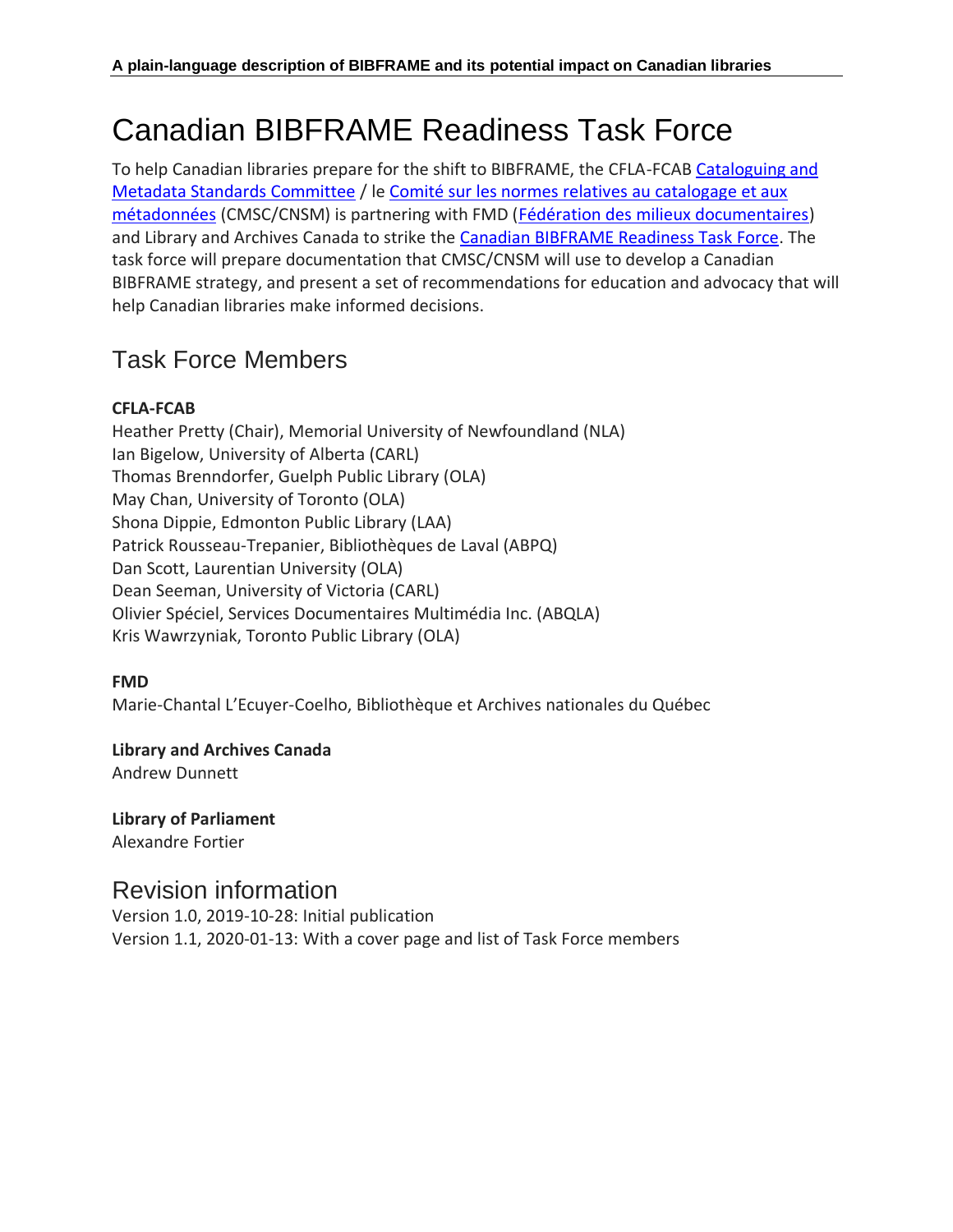For more than 15 years, there has been discussion within the global cataloguing community regarding the MARC record format, as well as increasing determination to replace MARC with a data model and vocabulary that can better accommodate description standards such as RDA (Resource Description and Access).

The Bibliographic Framework Initiative (BIBFRAME) is an initiative by the Library of Congress and international library community to replace MARC. To make bibliographic information more useful within and outside of the library community, BIBFRAME describes bibliographic resources using a linked data model. Linked data uses unique links that machines can understand to identify entities (including people, places, things, concepts) and relationships. When a machine looks up a link, it can retrieve not only properties such as what kind of entity (for example, a person, book, subject) the link describes, but the relationships between that entity and other entities.

Most of the library world currently relies on the MARC format to describe and encode bibliographic data. In the MARC format, all of the bibliographic data (authors, works, publishers, subjects, etc.) for a single resource are bundled together in a single record. MARC records are meant to be processed as standalone units, so they repeat data and have difficulty expressing explicit relationships with other resources. The relationship between different editions of a novel, its translations and film adaptations is often expressed only in textual notes that are challenging for machines to make sense of. For example, Figure 1 draws on real MARC records to represent the first edition of the novel *Anne of Green Gables* and its 1985 film adaptation starring Megan Follows. Even though the MARC records share the same title and subject matter, that descriptive data must be repeated in each of the corresponding MARC records.

| <b>MARC</b> record 1                                 | <b>MARC record 2</b>                                 |  |
|------------------------------------------------------|------------------------------------------------------|--|
| <b>Title: Anne of Green Gables</b>                   | <b>Title:</b> Anne of Green Gables                   |  |
| Author: Montgomery, L. M. (Lucy Maud)                | Producer: Sullivan, Kevin                            |  |
| Subjects:<br>Friendship--Fiction<br>Orphans--Fiction | Subjects:<br>Friendship--Drama<br>Orphans--Drama     |  |
| Note: "First impression, April, 1908"--t.p. verso.   | Note: Based on the novel by Lucy Maud<br>Montgomery. |  |

Figure 1: *Anne of Green Gables*--film and book representation in MARC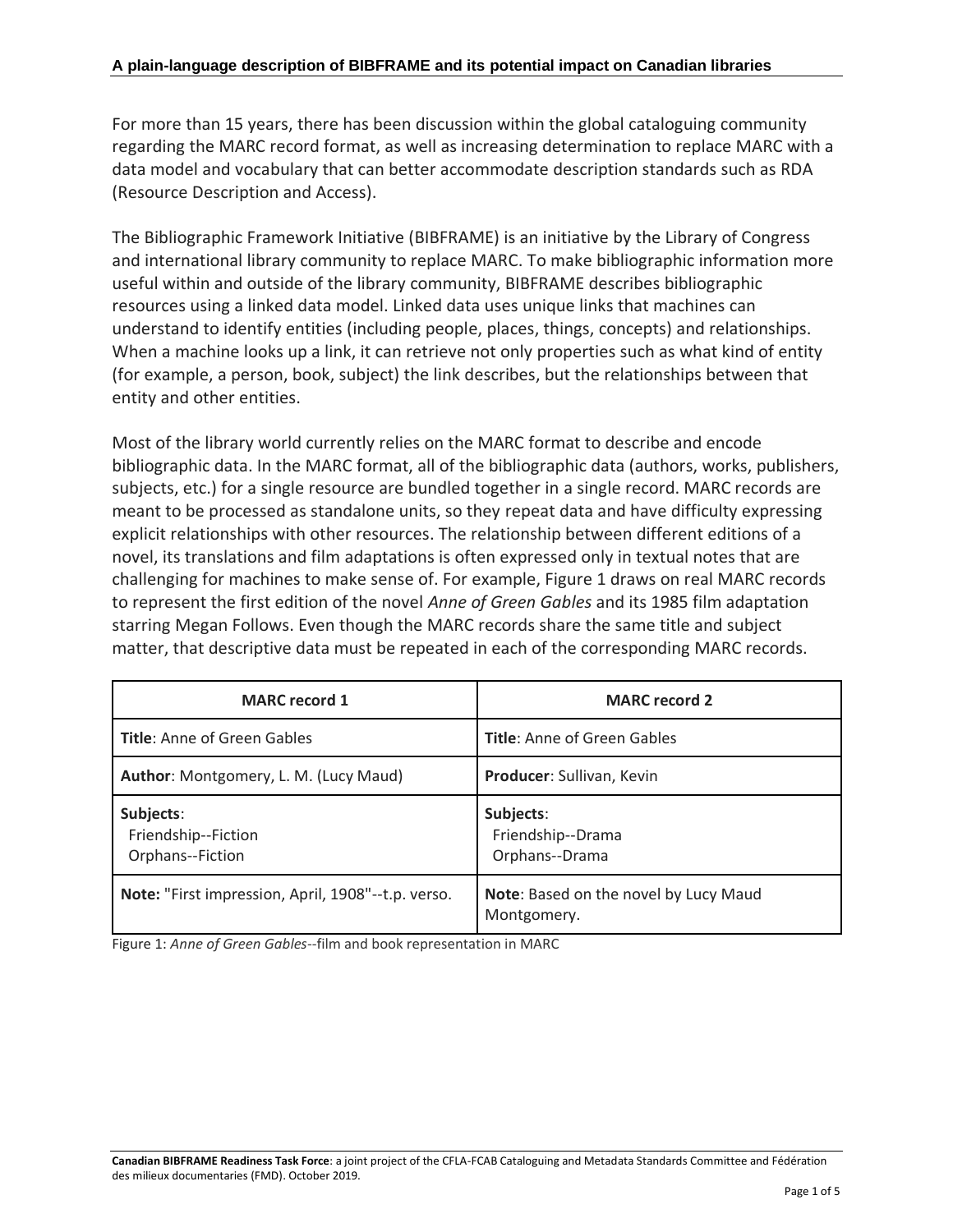In contrast to MARC, [BIBFRAME's conceptual model](http://www.loc.gov/bibframe/docs/bibframe2-model.html) creates three levels of bibliographic data - Work, Instance, and Item, along with additional key concepts:



Figure 2a: Visual of BIBFRAME's three levels of bibliographic data and additional key concepts (Source: Library of Congress)

The BIBFRAME page on the Library of Congress website provides the following definitions for these three bibliographic data levels and additional key concepts:

| Work, Instance, and Item |                                                                                                                                                                                                                                                                      | Agents, Subjects, and Events |                                                                                                                                                                                                                                                        |
|--------------------------|----------------------------------------------------------------------------------------------------------------------------------------------------------------------------------------------------------------------------------------------------------------------|------------------------------|--------------------------------------------------------------------------------------------------------------------------------------------------------------------------------------------------------------------------------------------------------|
|                          | Work. The highest level of abstraction, a<br>Work, in the BIBFRAME context, reflects the<br>conceptual essence of the cataloged<br>resource: authors, languages, and what it is<br>about (subjects).                                                                 |                              | Agents. Agents are people, organizations,<br>jurisdictions, etc. associated with a Work or<br>Instance through roles such as author, editor,<br>artist, photographer, composer, illustrator,<br>etc.                                                   |
| $\bullet$                | Instance. A Work may have one or more<br>individual, material embodiments, for<br>example, a particular published form. These<br>are Instances of the Work. An Instance<br>reflects information such as its publisher,<br>place and date of publication, and format. |                              | Subjects. A Work might be "about" one or<br>more concepts. Such a concept is said to be a<br>"subject" of the Work. Concepts that may be<br>subjects include topics, places, temporal<br>expressions, events, works, instances, items,<br>agents, etc. |
| $\bullet$                | Item. An item is an actual copy (physical or<br>electronic) of an Instance. It reflects<br>information such as its location (physical or<br>virtual), shelf mark, and barcode.                                                                                       | $\bullet$                    | Events. Occurrences, the recording of which<br>may be the content of a Work                                                                                                                                                                            |

Figure 2b: Definitions of BIBFRAME's three levels of bibliographic data and additional key concepts (Source: Library of Congress)

**Canadian BIBFRAME Readiness Task Force**: a joint project of the CFLA-FCAB Cataloguing and Metadata Standards Committee and Fédération des milieux documentaries (FMD). October 2019.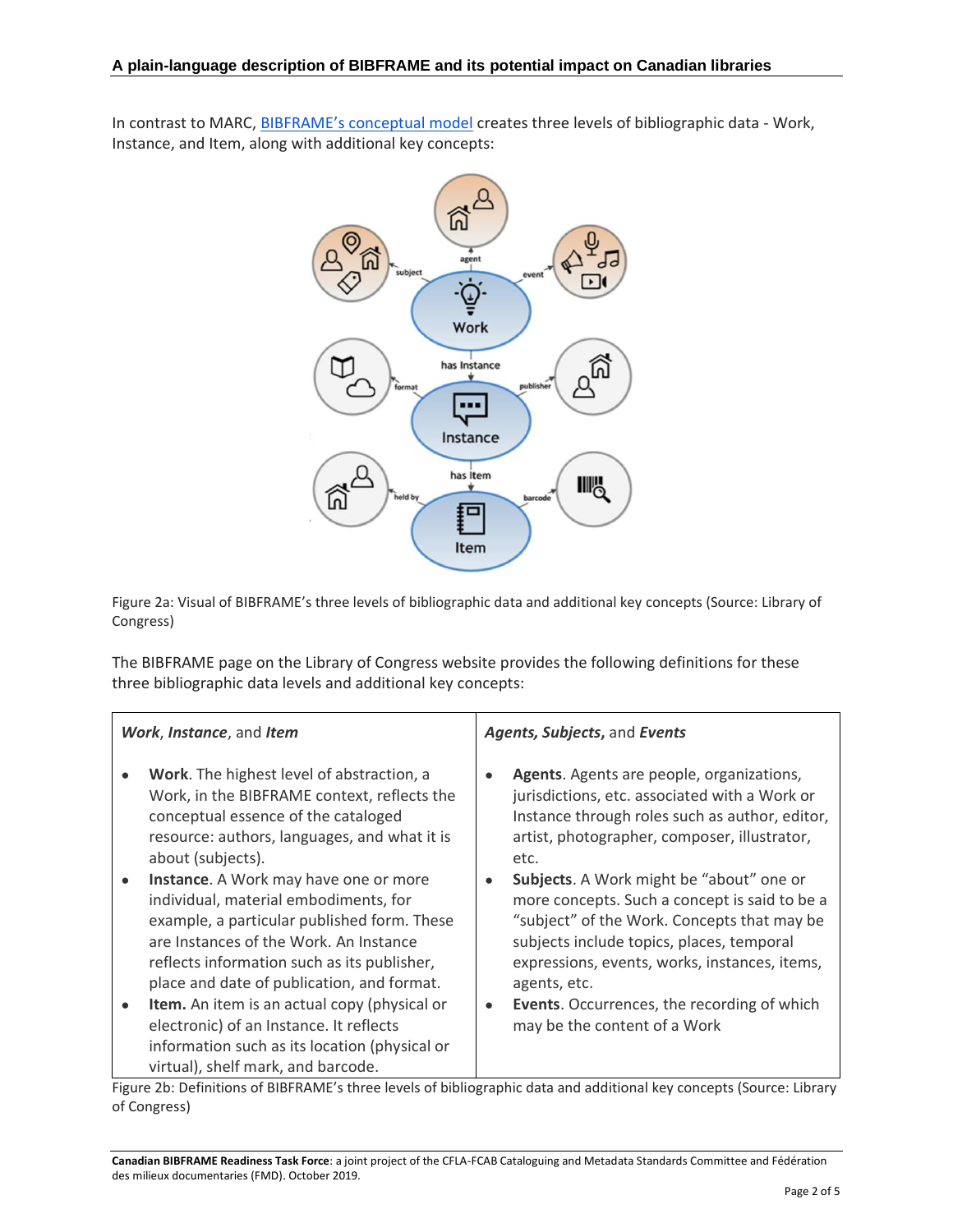A representation of our *Anne of Green Gables* book and film example in BIBFRAME could look something like the diagram in Figure 3. Both the Text (book) and MovingImage (film) Work entities relate to a unifying Work entity; that entity explicitly groups the works together. The unifying Work entity provides a single set of statements about the subject matter and title. The same entity states that the Agent "Lucy Maud Montgomery" is a creator of the set of related works, while the Text entity states a more refined relationship of author to the same Agent. Note that while the diagram uses text to represent the names of entities, relationships, and values, in a true BIBFRAME implementation most of these would instead be identified by links. Machines can then retrieve data about those links, including labels in different languages, to generate views that can be searched and understood by humans.



Figure 3: *Anne of Green Gables*--film and book representation in BIBFRAME

This careful separation of the data required to describe a bibliographic work into entities and their relationships generates very granular metadata. That metadata can then be used more efficiently within libraries and is more accessible and usable outside of libraries.

The [BIBFRAME Vocabulary](http://id.loc.gov/ontologies/bibframe.html) lists the specific classes and properties that are used to identify bibliographic entities and to describe the relationships among Works, Instances, Items, Agents, Subjects, Events, and more. Each of the classes and properties in the vocabulary is represented by a unique link to enable their use in linked data applications.

**Canadian BIBFRAME Readiness Task Force**: a joint project of the CFLA-FCAB Cataloguing and Metadata Standards Committee and Fédération des milieux documentaries (FMD). October 2019.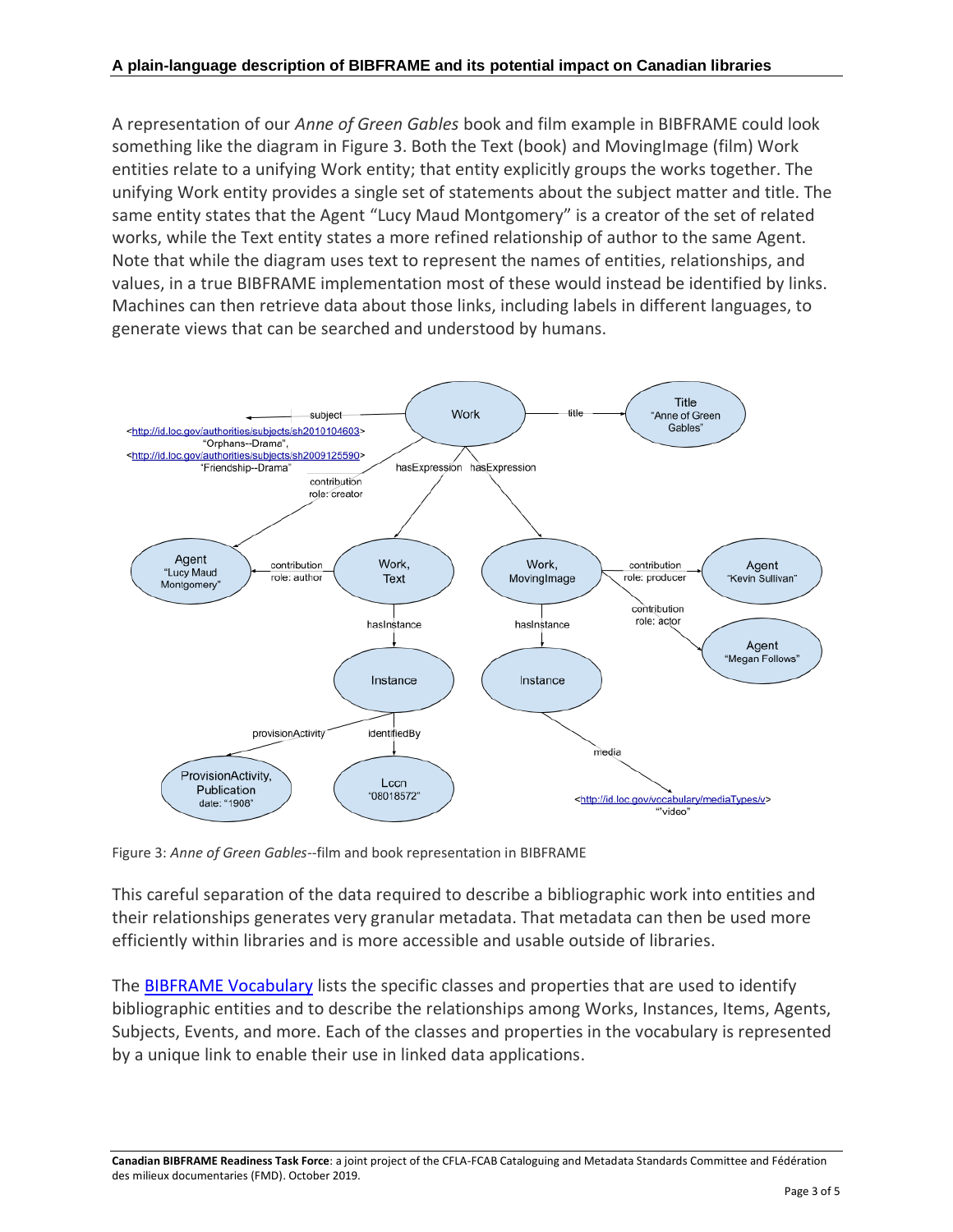### BIBFRAME adoption around the world

BIBFRAME is now seeing broader experimentation and implementation in the international community. The European library community has developed through the European BIBFRAME Workshops held in 2017 and 2018. The Swedish National Library became the first national library to fully transition to linked data with an implementation of BIBFRAME in July 2018. Linked Data for Production: Pathway to Implementation (LD4P2)<sup>1</sup> is the second phase of a collaborative project among four institutions in the United States of America, which is working alongside the Library of Congress and the [Program for Cooperative Cataloguing](https://www.loc.gov/aba/pcc/) (PCC) to make its work more extensible and sustainable by partnering with other PCC institutions working towards linked data implementation. The SHARE Virtual Discovery Environment (SHARE VDE) project will convert roughly 100 million MARC records from LD4P2 institutions, the library community, and the Library of Congress to BIBFRAME. Discovery of BIBFRAME data is being tested by the SHARE Virtual Discovery Environment, and the Blacklight discovery system is being developed through the LD4P2 project to provide an open source option for linked data discovery. Other work on implementation can be found on the Library of Congress **BIBFRAME** [implementation register.](https://www.loc.gov/bibframe/implementation/register.html)

### What Does This Mean For Canadian Libraries?

The Library of Congress is implementing BIBFRAME and, due to the ongoing reliance on the Library of Congress for cataloguing leadership and standards in North America (and beyond), this decision will significantly impact Canadian libraries. Moreover, University of Alberta is currently working on implementation of BIBFRAME along with 20 other large research libraries in the LD4P2 cohort. A critical mass is emerging that indicates the beginning of the library community's transition from MARC to BIBFRAME. Although support will be in place for the MARC format for the foreseeable future, very soon BIBFRAME data will be created by various sources in addition to, or instead of, MARC records. That is, BIBFRAME will be part of the cataloguing landscape even if an individual library chooses not to adopt it immediately.

Over time it is likely that more and more BIBFRAME data will be created by libraries and more library systems will be built around the BIBFRAME model and vocabulary. Conversion tools have been created to allow for MARC to be converted to [BIBFRAME](https://www.loc.gov/bibframe/implementation/index.html) which should make the transition to BIBFRAME more immediately accessible to libraries. The Library of Congress has commissioned a tool to convert BIBFRAME-created metadata to MARC format, and libraries can expect changes to the MARC format to support parallel MARC and BIBFRAME workflows. MARC that is produced from BIBFRAME will likely look very different from current practice.

Some BIBFRAME services are already available through ILS/LSP vendors and other groups:

- [Library of Congress BIBFRAME Editor](http://bibframe.org/bfe/index.html)
- [Sinopia BIBFRAME Editor](https://sinopia.io/)
- [ExLibris](https://www.loc.gov/bibframe/news/pdf/exlibris-alamw2018.pdf)

<sup>1</sup> [LD4P2 Project Background and Goals.](https://wiki.duraspace.org/display/LD4P2/LD4P2+Project+Background+and+Goals)